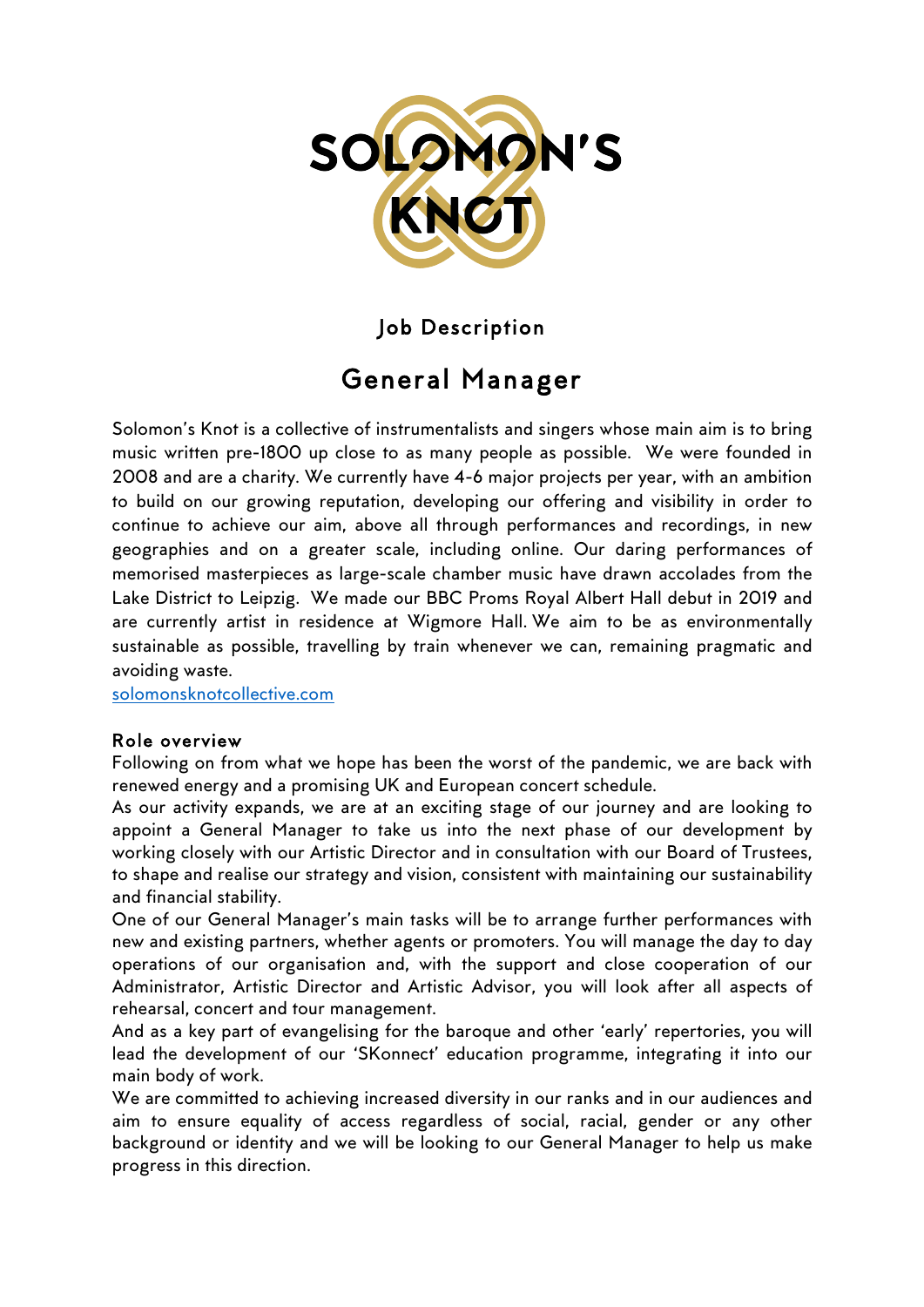Our General Manager will be responsible for the financial management and administration of the organisation, either solely or with the assistance of an appointed bookkeeper, as the situation dictates and in consultation with the Board of Trustees and the current (voluntary) Admin Director who will lead the handover. In this context, you will keep under review all actual and possible sources of funding and manage and develop grant and other funding applications/relationships, as well as nurturing and expanding our group of loyal Patrons and Friends.

You will also manage our PR and marketing and build on and improve our existing resources and online presence.

### Whom we are looking for

You will be an Arts Manager with significant experience in the music industry, with a good understanding of project management (both within the UK and internationally) and fundraising, and a track record of helping organisations to develop. It'll help if you're well connected, but, more importantly, that you are able to build long-lasting, respectful relationships at all levels. You will have good experience of contributing to, or been closely involved in, the creation of organisational strategies and have a proven track record of implementing change. We're not necessarily looking for an expert in one particular field, but someone who 'gets' what we do and who is excited by our potential and ambitious plans and the prospect of fashioning the future growth and development of the collective, both organically and sustainably.

### Person Specification

Qualifications • Music graduate or

- 
- Experience A proven track record of experience in the arts, ideally music industry
	- Long-term project planning management experience
	- Team leadership gained in the music sector
	- Experience of setting and managing sometimes complex budgets
	- Experience of preparing annual accounts for audit
	- Experience of contributing to EDI strategies
	- Experience in formulating and implementing audience development strategies
	- Experience of creating & implementing successful

### Essential: Desirable:

- performance experience
- An awareness of Solomon's Knot and its work
- Experience of working in the 'early music' sector
- Experience of developing EDI strategies
- Experience of managing a remote team
- Experience of filing company annual reports
- Familiarity with the demands of the Charity Commission
- Familiarity with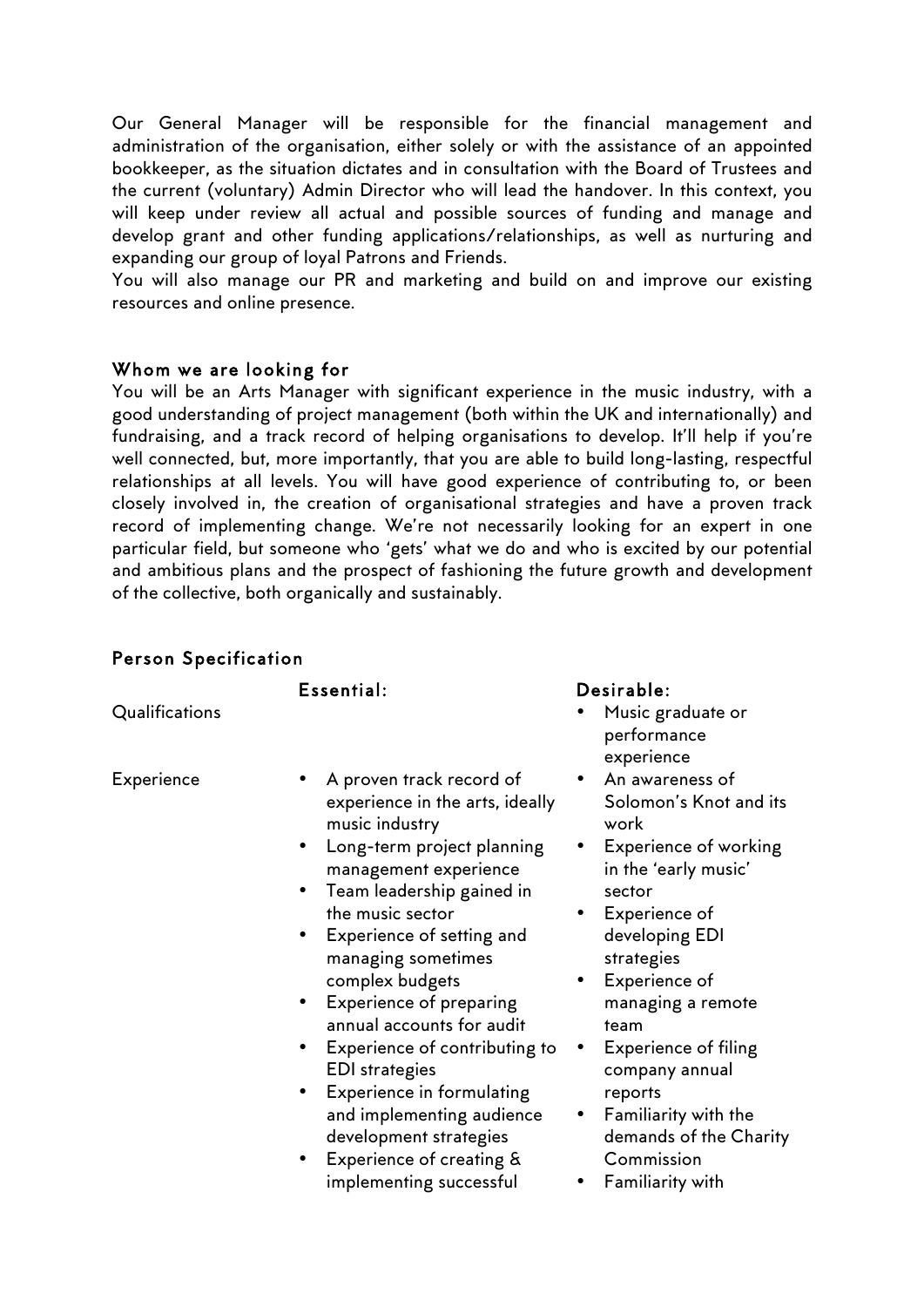fundraising activities

- Awareness of, and ability to formulate and implement plans to safeguard against, financial, health and safety, and reputational risks that Solomon's Knot might be exposed to at any time
- Skills/Knowledge Strategic thinker 'gets' the bigger picture
	- Excellent knowledge of baroque & classical music & broad interest in the arts
	- Excellent verbal and written communication skills
	- Uses networking skills
	- Excellent IT skills we use microsoft365 & Google Drive
	- Is sensitive to the social and societal responsibilities of the arts
- Ability/aptitude Can lead people at all levels well, especially when difficult conversations are needed
	- Can inspire, influence and persuade others
	- Can challenge constructively
	- Demonstrates an understanding of, and commitment to, EDI and overcoming the challenges currently faced by the arts sector
	- Can remain calm under pressure
	- Working flexible and unsocial hours as required
	- Comply with DBS checking as SKonnect develops
	- Represents Solomon's Knot at all levels with integrity

Orchestral Tax Relief, VAT returns, FEU Returns, Gift Aid administration

- Has close understanding of the challenges facing the arts sector
- Has an understanding of data-driven decision making

**Additional** Requirements